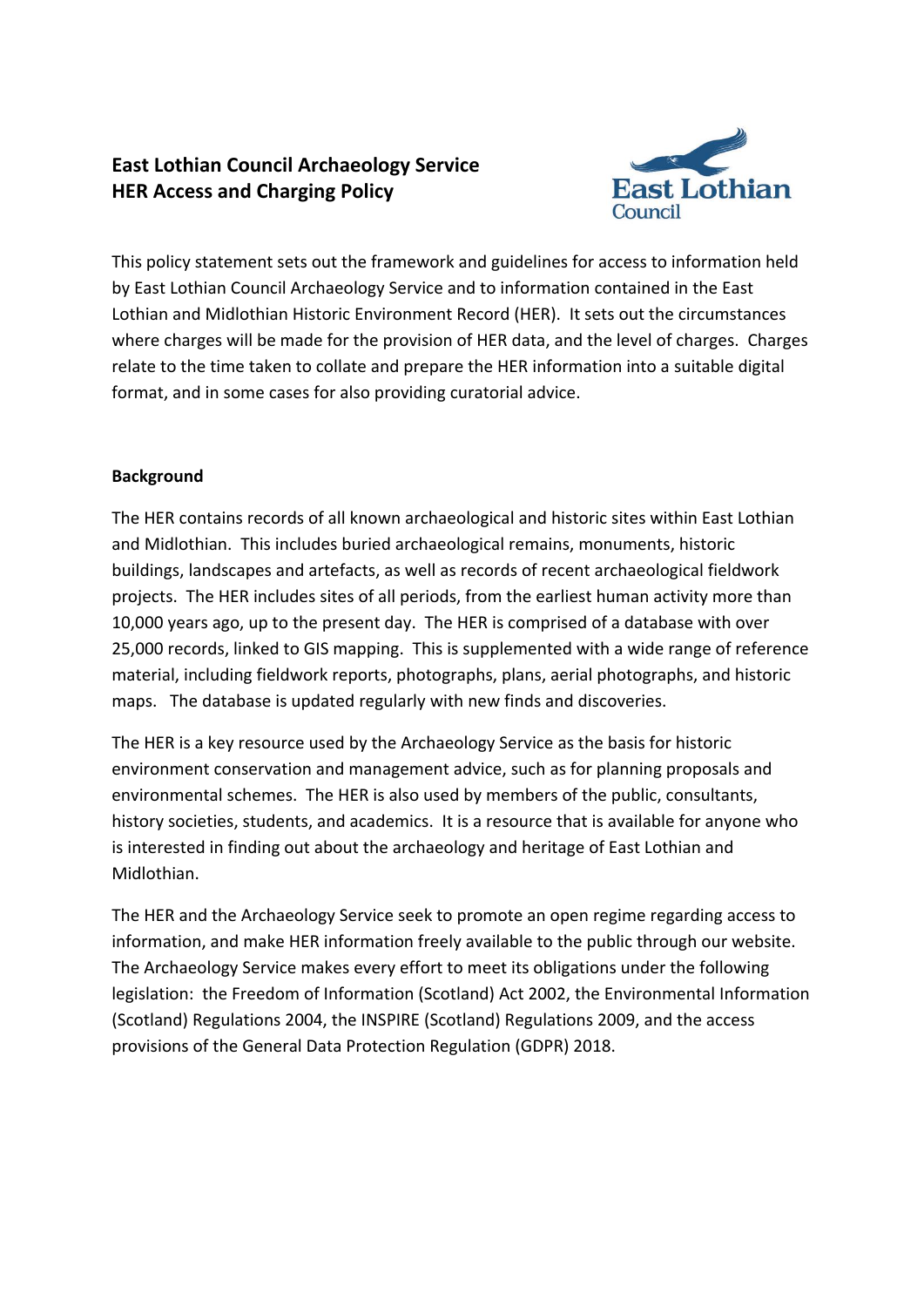#### **Access to HER information**

The HER is available online through the [John Gray Centre website:](http://www.johngraycentre.org/collections/her/) <http://www.johngraycentre.org/>. It can be searched either through [the map o](http://www.johngraycentre.org/map/?s=)r by the [advanced search.](http://www.johngraycentre.org/collections/advancedsearch) This facility allows you to search the HER at the same time as Archives, Local History, and Museums records for East Lothian.

The HER can also be accessed through PastMap, which provides online access to map-based information about Scotland's historic environment. See: <http://pastmap.org.uk/>

We do not currently have the facilities for members of the public to visit the HER in person, but enquiries by telephone or email are welcome.

Copies of archived reports of archaeological fieldwork, which have been submitted to the HER, can be made available to the public on request, subject to the charges set out below. Users of such supplied reports are reminded that the reports remain the copyright of the author(s) and supply of a copy of a report by the HER does not entitle the user to infringe this copyright.

Please note that the online version of the HER does not contain the full amount of information held in the HER, and is not necessarily up to date. It will not be sufficient on its own to inform the planning process, and commercial contractors should contact the HER directly to obtain the full data for an area.

## **Charging policy**

At the discretion of the Archaeology Service, archaeological information and/or curatorial archaeological advice will be supplied free of charge to students, genuine researchers, and members of the public within reasonable limits. There may be a charge for complex, unusual or onerous enquiries. There may also be a charge for unusual materials, postage and packing for supply of information and photocopies may be charged at the rate below.

The Archaeology Service will impose a charge for the time expended to meet all commercial requests for information and/or curatorial advice. This is intended to reflect the cost of staff time in providing information, advice, assistance, and reports and to recover any reasonable costs for the supply of data (photocopies, photographs, reports etc.).

The data will be supplied in a suitable digital format, usually in the form of a spreadsheet or database with related shapefiles for GIS mapping.

At the discretion of the Archaeology Service, charges may be made for curatorial advice that lies outwith the formal planning procedures. This may include extensive pre-application advice or advice for non-planning developments (i.e. forestry, agri-environmental, permitted development etc).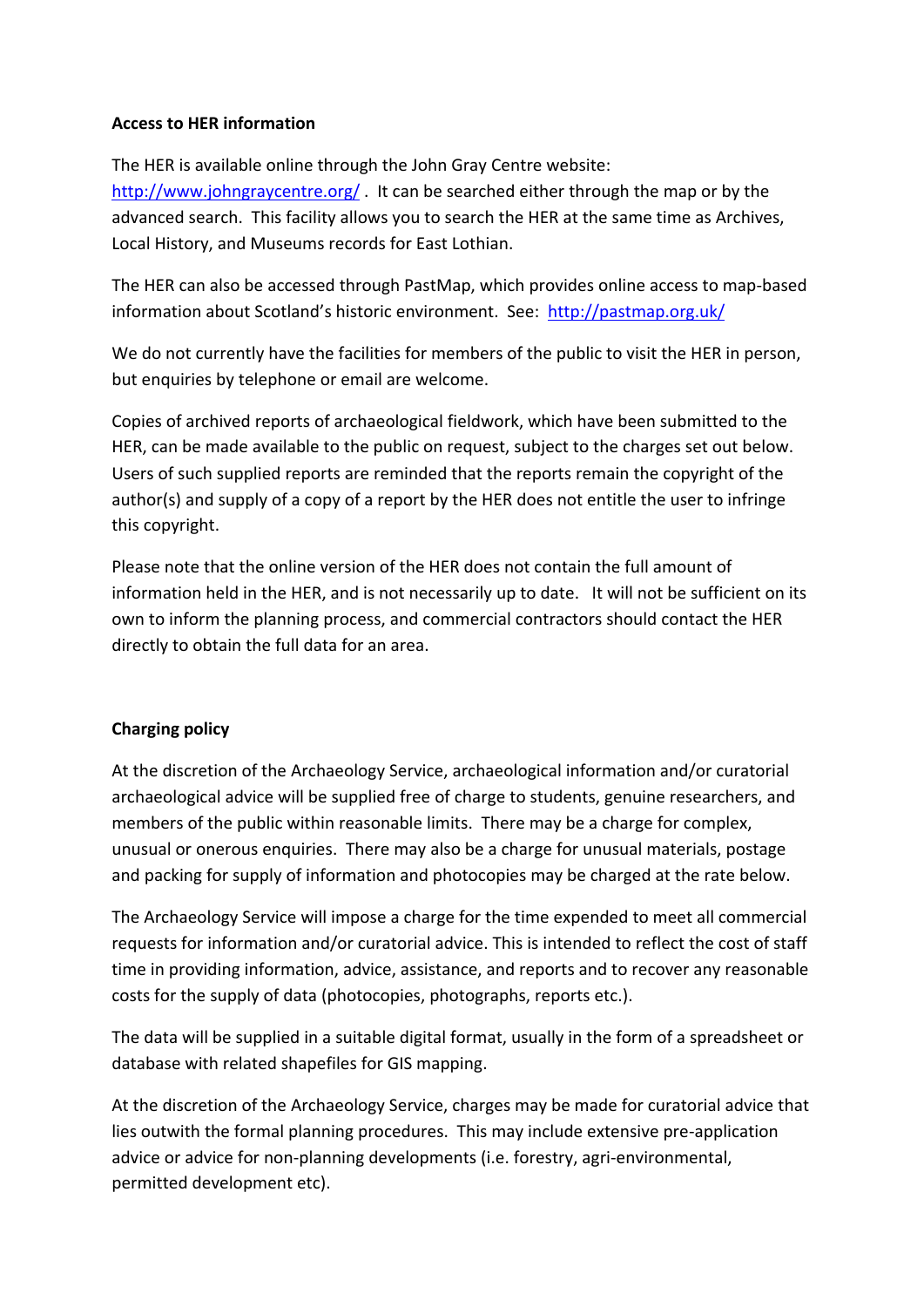The charge for staff time in providing information, curatorial advice, or any other assistance, in respect of commercial requests and enquiries will be **£116** (+VAT) per hour, or part of hour. Please see below for other charges.

Estimates of likely costs for enquiries will be supplied in advance of a query being undertaken.

#### **Charges**

| Service provided                                                                                                      | Cost                                                                            |
|-----------------------------------------------------------------------------------------------------------------------|---------------------------------------------------------------------------------|
| Digital HER extract                                                                                                   | $£116 + VAT / hour$                                                             |
| Curatorial advice outside of the formal<br>planning process (i.e. at pre application or<br>non-planning developments) | $£116 + VAT / hour$                                                             |
| Photocopying/computer printout charges                                                                                | B&W: 25p / A4 and 35p / A3 per sheet<br>Colour: 45p / A4 and 55p / A3 per sheet |

## **Guidelines for access to HER information**

HER information is only valid, for a given area, for a maximum period of **6 months**. After this period the HER information becomes invalid. Enquirers should be aware that HER enhancement projects are continually adding to the number of already known and recorded archaeological sites.

To comply with Ordnance Survey licence requirements, an end-user licence agreement will be required, signed by both parties.

Although every reasonable effort is made to verify information contained in the HER database, the database is compiled from a variety of often unchecked sources and the information it contains should not be seen as definitive. Therefore, East Lothian Council Archaeology Service does not accept responsibility for the accuracy of any HER information supplied by it and the user of the HER information accepts that, save as regards any matter for which it is not possible in law to exclude or limit liability, East Lothian Council Archaeology Service accepts no liability whether for direct, indirect, consequential or incidental damages or losses arising from the use of HER information.

The whole of the copyright and all other intellectual property rights throughout the world for the whole term of such copyright in the HER information is held by the East Lothian Council Archaeology Service. Dissemination to a third party of the HER Information without